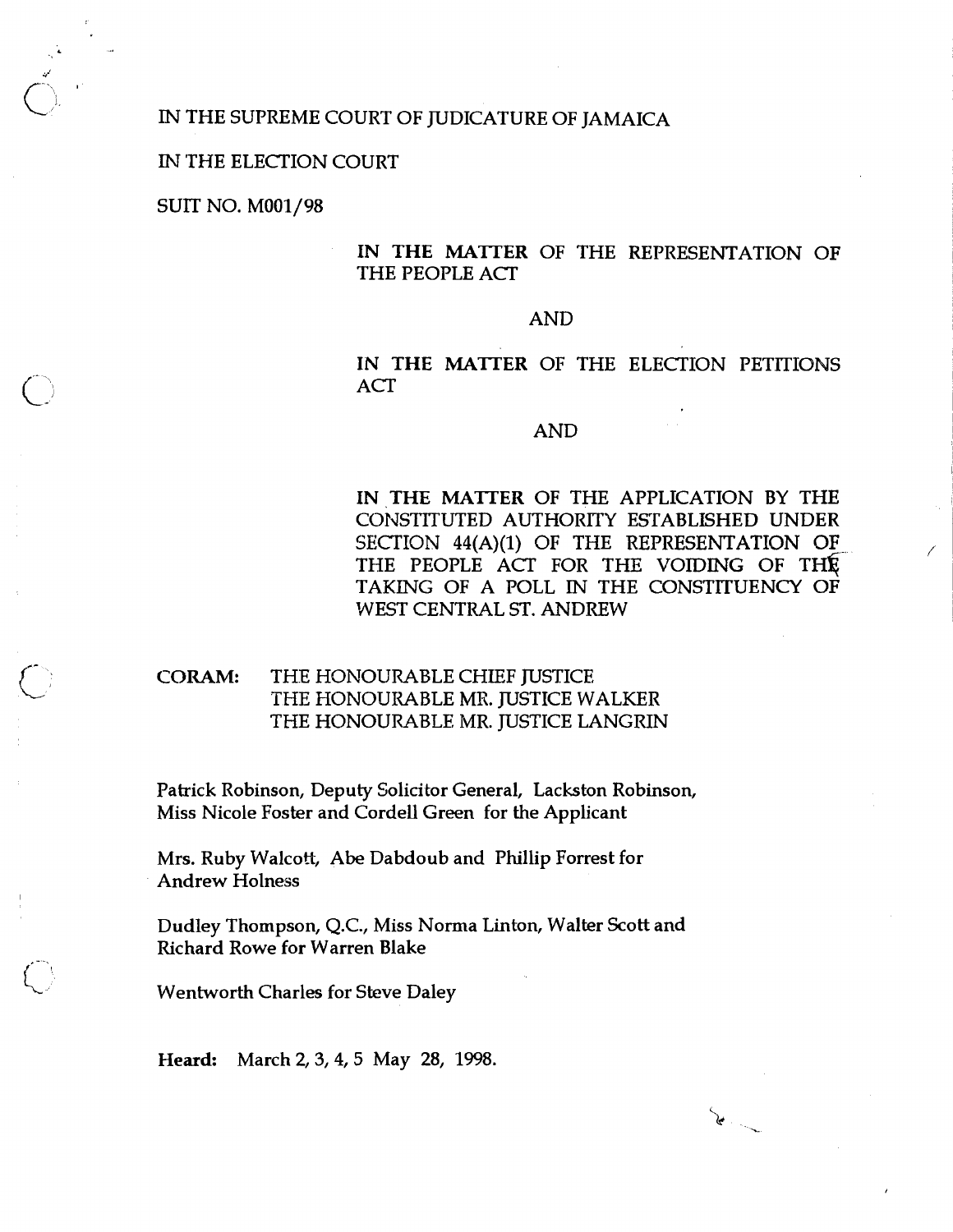# **L-** t, " *8* **WOLFE C.I.**

**+ly** 

**t r'** 

> December 18, 1997, was declared as the day for General Elections in Jamaica to elect members for the lower house of Parliament. **Three** political parties, viz, the People's National Party, the Jamaica **Labour** Party and the National Democratic Movement (hereinafter referred to as the P.N.P., the J.L.P. and the N.D.M., respectively) contested the elections. The island of Jamaica is divided into sixty (60) constituencies for purpose of electing members **to** the House of Representatives. West Central St Andrew is one of the designated constituencies. **Three** persons contested the election in this constituency, Dr. Warren Blake of the P.N.P., Mr. Andrew Holness of the J.L.P. and Mr. Steve Daley of the N.D.M.

> The constituency of West Central St. Andrew is divided into seventy-four polling divisions. The seventy-four polling divisions are served by eighty-eight polling stations. Each polling division is divided into polling stations. The number of polling stations in a polling division is determined by the number **of**  electors in the polling division. It is recommended that a polling station should have assigned to it not more than two hundred and fifty (250) to three hundred (300) voters.

> Mr. Andrew Holness of the J.L.P. was declared duly elected as ithe Member of Parliament for the constituency, defeating the P.N.P's Warren Blake by 153 votes.

 $\overline{2}$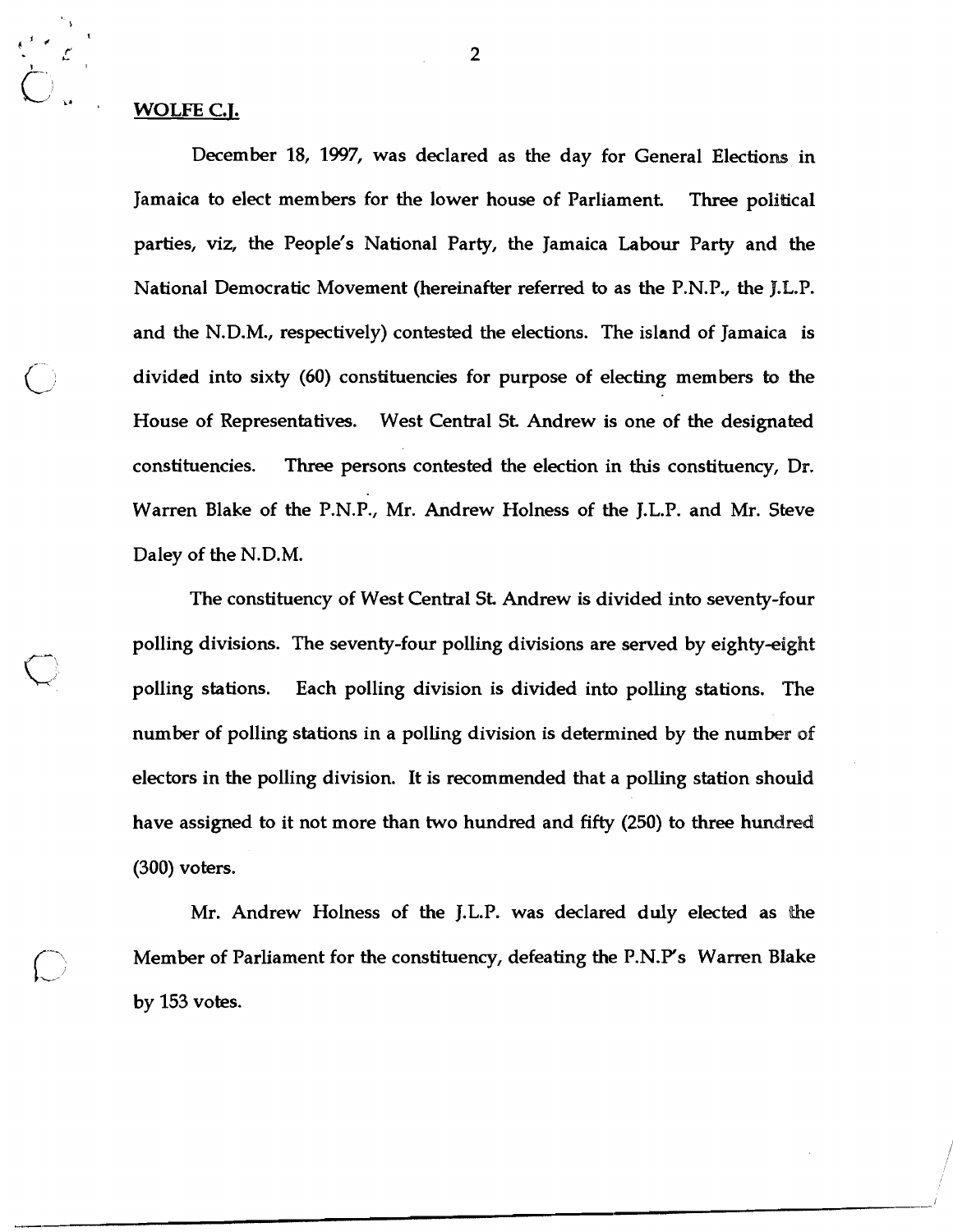The Constituted Authority, established pursuant to section  $44(A)(1)$  of the Representation of the People (Amendment) Act 1997, on the 2nd day of January, 1998, filed a Notice of Motion in the Supreme Court seeking to have declared void, the taking of the poll in the constituency of West Central St. Andrew.

Section  $44$  (A)(1) enacts as follows:

"There shall be established on the issuing of an election notice by a returning officer under section 22(1), a body to be known as the Constituted Authority which shall continue in force for a period ending six months after the day referred to in section 22(2)(b)"

Section 52 A (1) of the said act stipulates:

"Where after the taking of a poll the Constituted Authority or a candidate is of the opinion 'that during the taking of the polling circumstances existed which could constitute grounds as specified in section 37 of the Election Petitions Act, the Constituted Authority may, on its own motion or at the request of the candidate, make an application under that section to the Election Court to have the taking of the poll declared void.

Section 37 of the Election Petitions Act states:

"The Constituted Authority may, subject to section 38, apply to the Election Court for the voiding of the taking of a poll on one or more of the following grounds -

- (a) that the total number of votes cast in a constituency or electoral division exceeds the number of electors on the official list for that constituency or electoral division;
- (b) that ballot boxes have been stolen or destroyed or have in any manner been tampered with and the number of electors on the list of electors for the polling stations is more than the difference in the number of votes cast for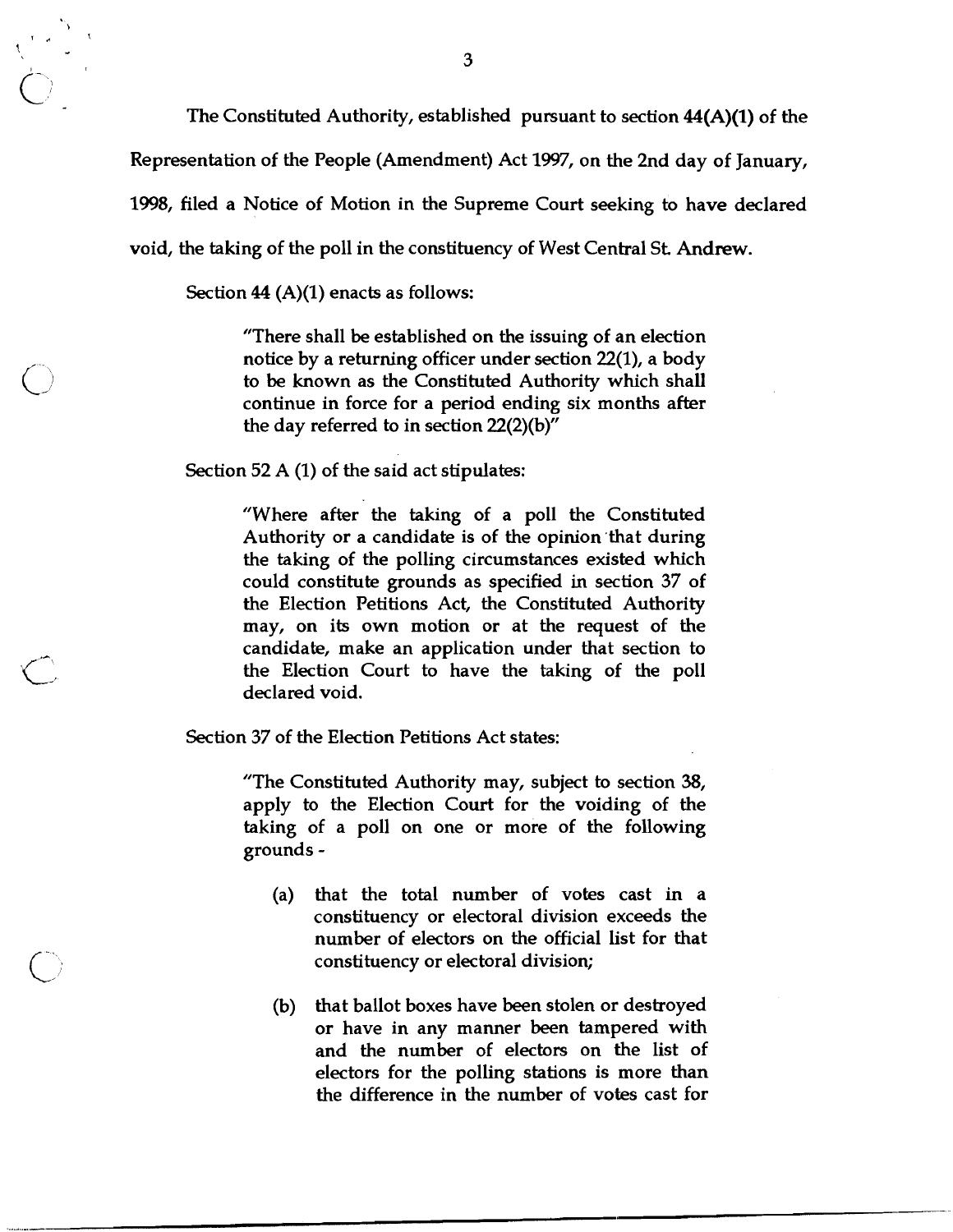the candidate declared the winner and the candidate who is not declared the winner;

- (c) that a presiding officer has, under duress, signed ballots and that the number of ballots so signed is sufficient to cast doubt on the majority of votes counted for, the candidate declared elected:
- (d) that votes have been polled by persons who are not bona fide electors thereby casting doubt on the integrity of the votes counted for the candidate declared elected;
- (e) that there is an upsurge in violence or any irregularity during election day in one or more polling stations or polling divisions or in any electoral division or constituency which would lead to a substantial distortion or subversion of the process of free and fair election."

Section 38 of the said Act stipulates the time within which an application

must be made pursuant to section 37.

"Where under section 37 the Constituted Authority makes an application to the Election Court, the application shall be made within fourteen (14) days of the taking of the poll."

The Notice of Motion seeks the following declarations:

**(A)** That the taking of the poll in the general election of members of **{he** 

House of Representatives held on the 18th day of December, 1997,

is void in respect of polling divisions  $23, 49, 56, 57, 58, 60, 64, 71, 72$ 

in the constituency of West Central St Andrew.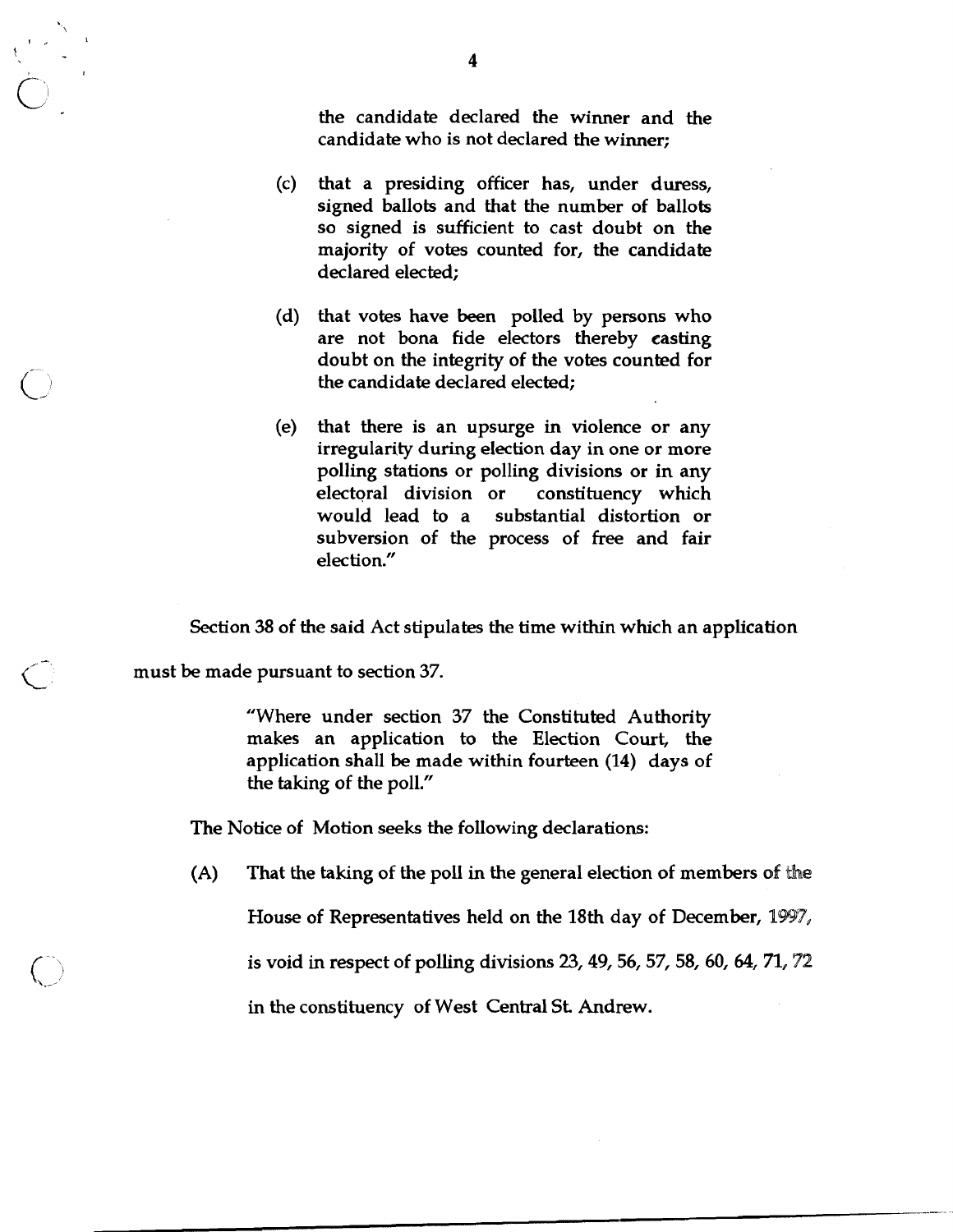**(B)** That the taking of the poll in the general election of members of the House of Representatives held on the 18th day of December, 1997, is void in respect of West Central St. Andrew.

The grounds on which the declarations are sought are set out below:

- (1) That ballot boxes were stolen and/or destroyed and/or tampered with and the number of electors on the list of electors for the polling stations in polling divisions 49, 64, 71 and 72 is more than the difference in the number of votes cast for the candidate declared the winner and the candidates who were not declared the winner.
- (2) That votes were polled by persons who were not bona fide electors thereby casting doubt on the integrity of the votes counted for the candidate declared elected.
- (3) That there was an upsurge of violence and/or irregularities during election day in one or more polling divisions in the constituency and/or in the constituency which led to a substantial distortion or subversion of the process of free and fair election.

An affidavit by Owen Dustin Marsh, retired Judge of the Supreme Court and Chairman of the Constituted Authority, at paragraph 7 thereof states:

> "That the Constituted Authority has pursuant to section 52A(1) of the representation of the People Act determined on its own motion that an application ought to be made to the Election Court to have the taking of the poll in polling divisions 23, 47, 56, 57,58, 60, 64, 71 and 72 and in the Constituency of West Central St Andrew declared void."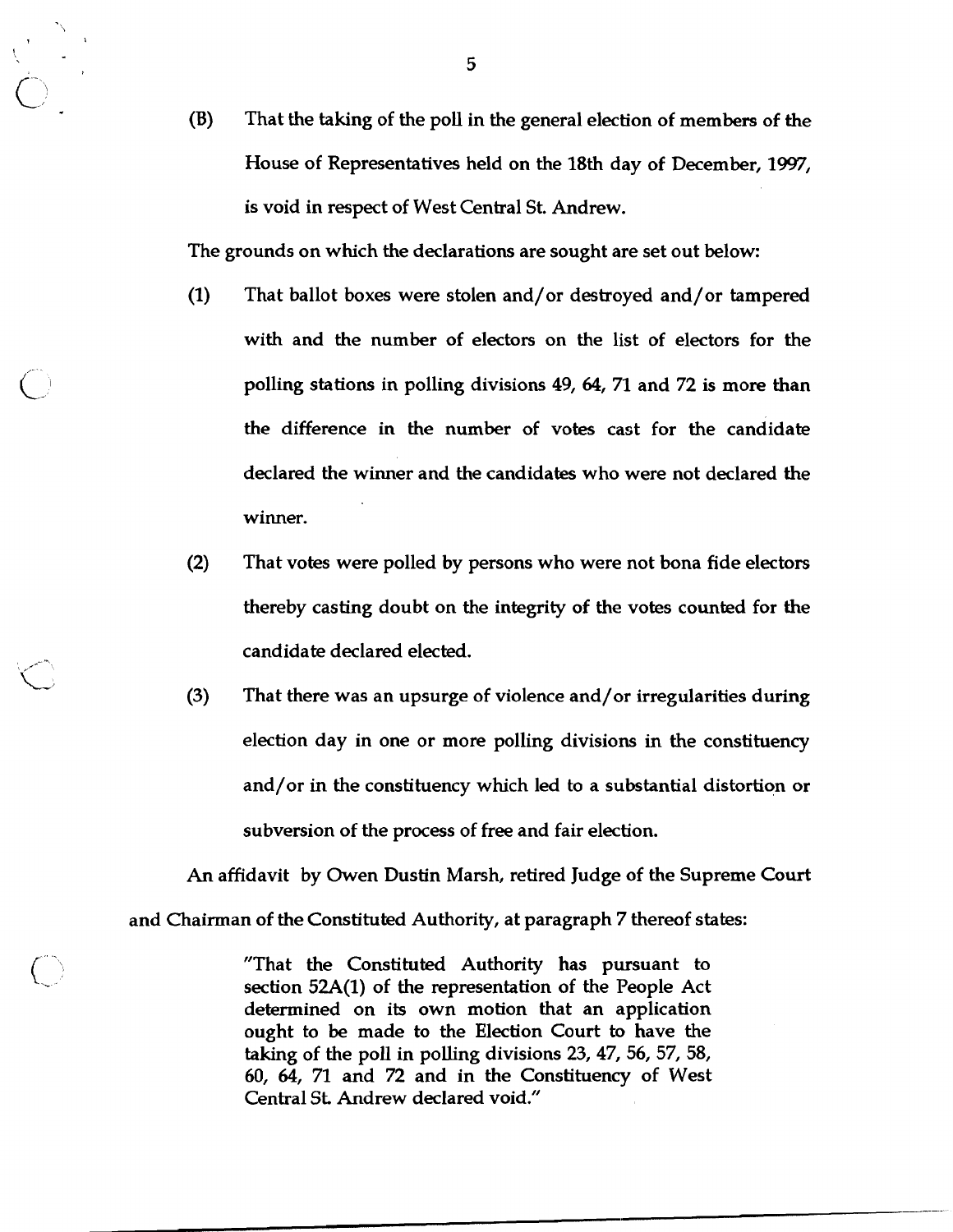The notice of motion is supported by some eighteen (18) affidavits and by Dr. Warren Blake of the P.N.P., one of the unsuccessful candidates **in** the election of December 18,1997.

Andrew Holness of the J.L.P., the declared winner, on the 27th day of February, 1998, filed a notice of motion to dismiss the application of the Constituted Authority. The grounds to dismiss are:<br>1. That Andrew Holness was on the 17th day of February, 1998, the member

- elected for the constituency of West Central St Andrew, as having received the majority of votes lawfully given and has been sworn as a member of parliament of that constituency.
- 2. That section 4(d) of the election petition act has not been complied within (sic) that security for the payment of all costs, charges, and expenses that may become payable has not been given nor notice thereof served on behalf of the applicant and that the provisions of the section is mandatory, and;
	- (i) That the Constituted Authority as established is not exempt by **this**  section;
- (sic) (iii) Therefore non-compliance is fatal and no further proceedings may be held on the application.
- **3.** That the composition of the Constituted Authority is ill considered, inoperative and unworkable by the inclusion by law of the three selected members of the Electoral Advisory Committee clothed with the power to

 $6\phantom{1}6$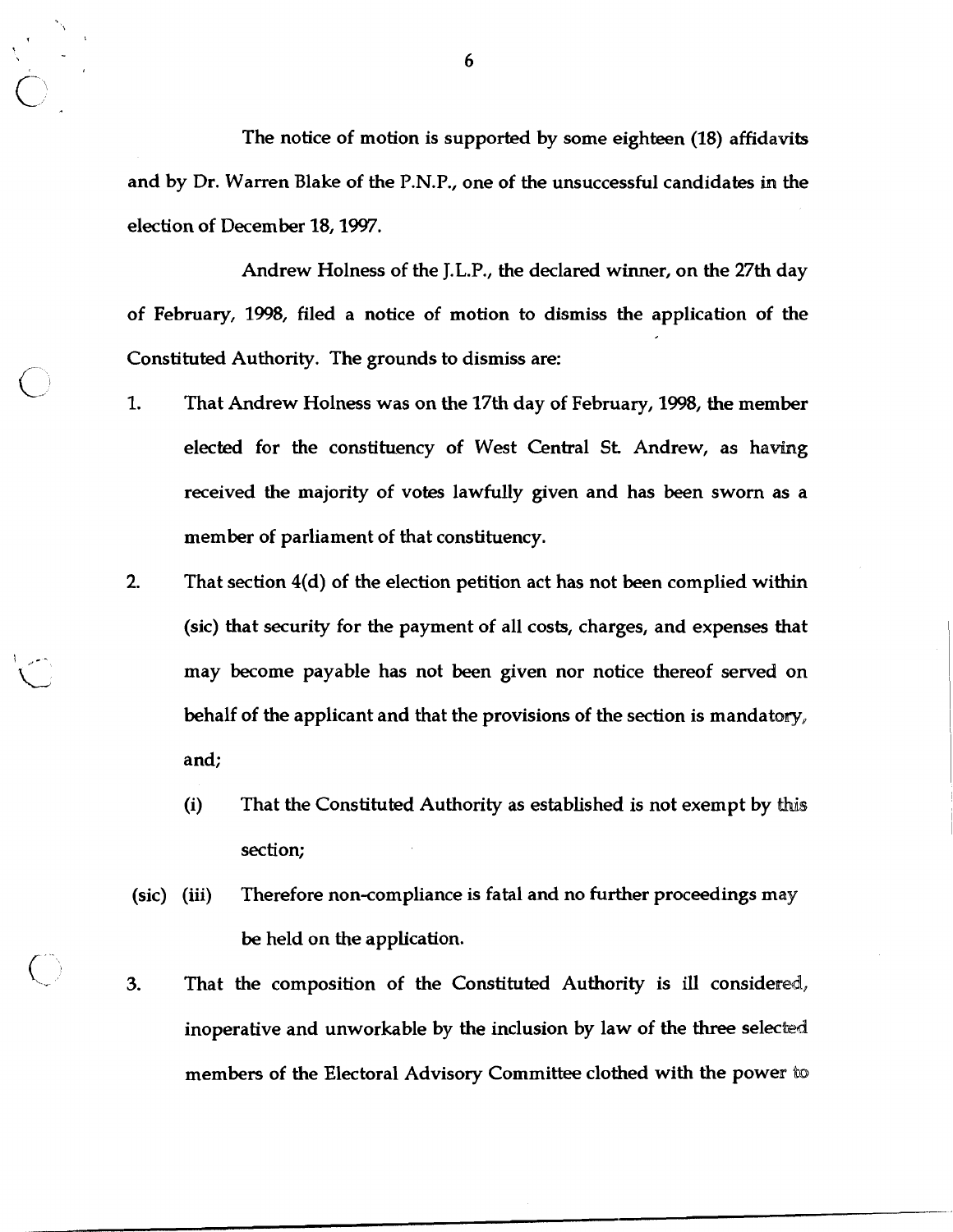decide whether or not to refer an application to the Election Court to void an election in a particular constituency on the grounds;

- (i) The Electoral Advisory Committee is an integral component of the Electoral process and charged with the responsibility to put machinery in place to prevent any malpractices such as the Constituted Authority complains of;
- (ii) that the Electoral Advisory Committee were active participants in the election process on election day;
- (iii) that the Electoral Advisory Committee must take responsibility for their contribution which intended or not facilitated any (sic) irregularities on election day;
- (iv) that the Electoral Advisory Committee including its Director of Elections has by its confusion and incompetence contravened virtually all statutory duties imposed on them by the Representation of the People Act and the Constitution of Jamaica in the exercise of their functions which as a consequence has adversely affected the conduct of Elections in every constituency, hence their position on the Constituted Authority is hereby challenged and is subject to Judicial Review;
- **(v)** that the Electoral Advisory Committee reports to Parliament and is paid from the Consolidated Fund so that their position on the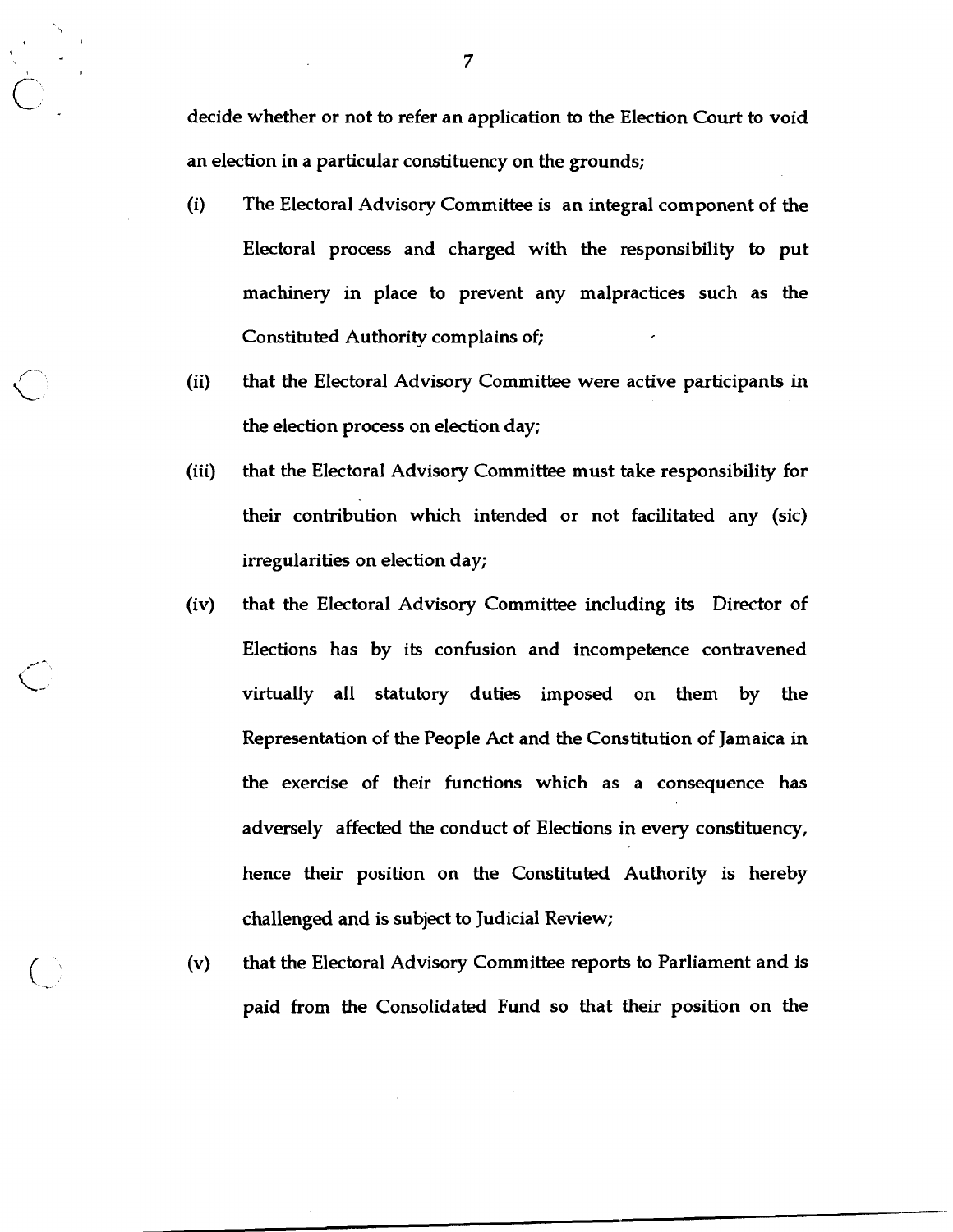Constituted Authority is open to challenge and hence Judicial Review.

Mrs. Ruby Walcott, for Mr. Holness, submitted that the motion by the Constituted Authority is an Election Petition and therefore attracts the provisions of section 4 (d) of the Election Petitions Act,

I find the submission untenable. The motion to void an election clearly is not an election petition. The voiding of an election is a new and different regime created by the recent amendment to The Representation of the People (Amendment) Act 1997, section 7. A careful examination of the provisions shows that -"Whereas an election petition may be commenced by a candidate who has contested the election it is only the Constituted Authority that can move the Court to void the taking of a poll in an election".

Further, it must be noted that the recent amendment to the Election Petitions Act as contained in section 15 of the Election Petitions (Amendment) Act, 1997 has created a special court known as "The Election Court" to **hear**  applications by way of originating motion from the Constituted Authority **in**  respect of the voiding of the taking of a poll in an election.

For the above reasons, I hold that section 4(d) of the Election Petitions Act which requires the deposit of security for the payment of all costs, charges and expenses upon the filing of the petition or within three days after the filing is not applicable to an application by the Constituted Authority to void the taking of a poll.

8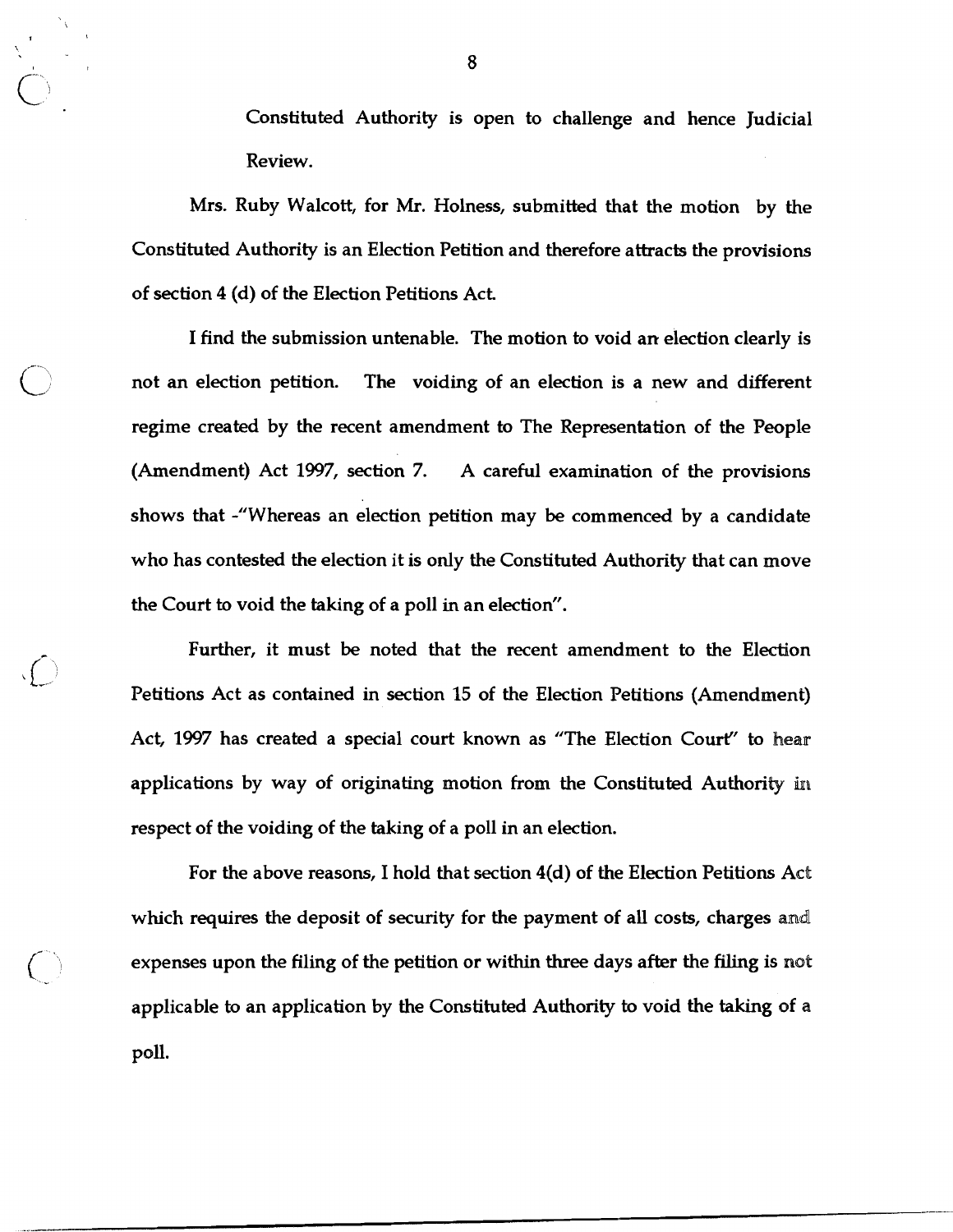Before embarking upon the consideration of the grounds upon which it is sought to void the taking of the poll in the West Central St Andrew Constituency, let me examine the principles which ought to exercise the mind of a court in deciding whether there is any basis for declaring a poll void.

Whilst the statute stipulates the grounds upon which a poll may be voided in a constituency or in a polling division, it is the Common Law which has enunciated the principles which appertain to the voidance of Parliamentary Elections. From as far back as the nineteenth century Brett **T** in *Woodward* **v.**  *Sarsons* **L1874-801** *All* ER *Rep.* 262 defined the parameters by which a court should be guided in voiding the results of an election. At page 266 the Learned Judge said:

> "we are of the opinion that the true statement is that an election is to be declared void by the common law applicable to parliamentary elections if it was so conducted that the tribunal, which is asked to avoid it, is satisfied, as a matter of fact, either that there was no real electing at all, or that the election was not really conducted under the subsisting election laws. The tribunal should be so satisfied, i.e. that there was no real electing by the constitution at all, if it were proved to its satisfaction that the constituency had not, in fact, had a fair and free opportunity of electing the candidate which the majority might prefer. This would certainly be so, if a majority of the electors were proved to have been prevented from recording their votes effectively, according to their own preference, by general corruption or general intimidation, or by being prevented from voting by want of machinery necessary for so voting, as by polling stations being demolished, or not opened, or by other of the means of voting according to the law not being supplied, or supplied with such errors as to render the voting by means of them void, or by fraudulent counting of votes, or by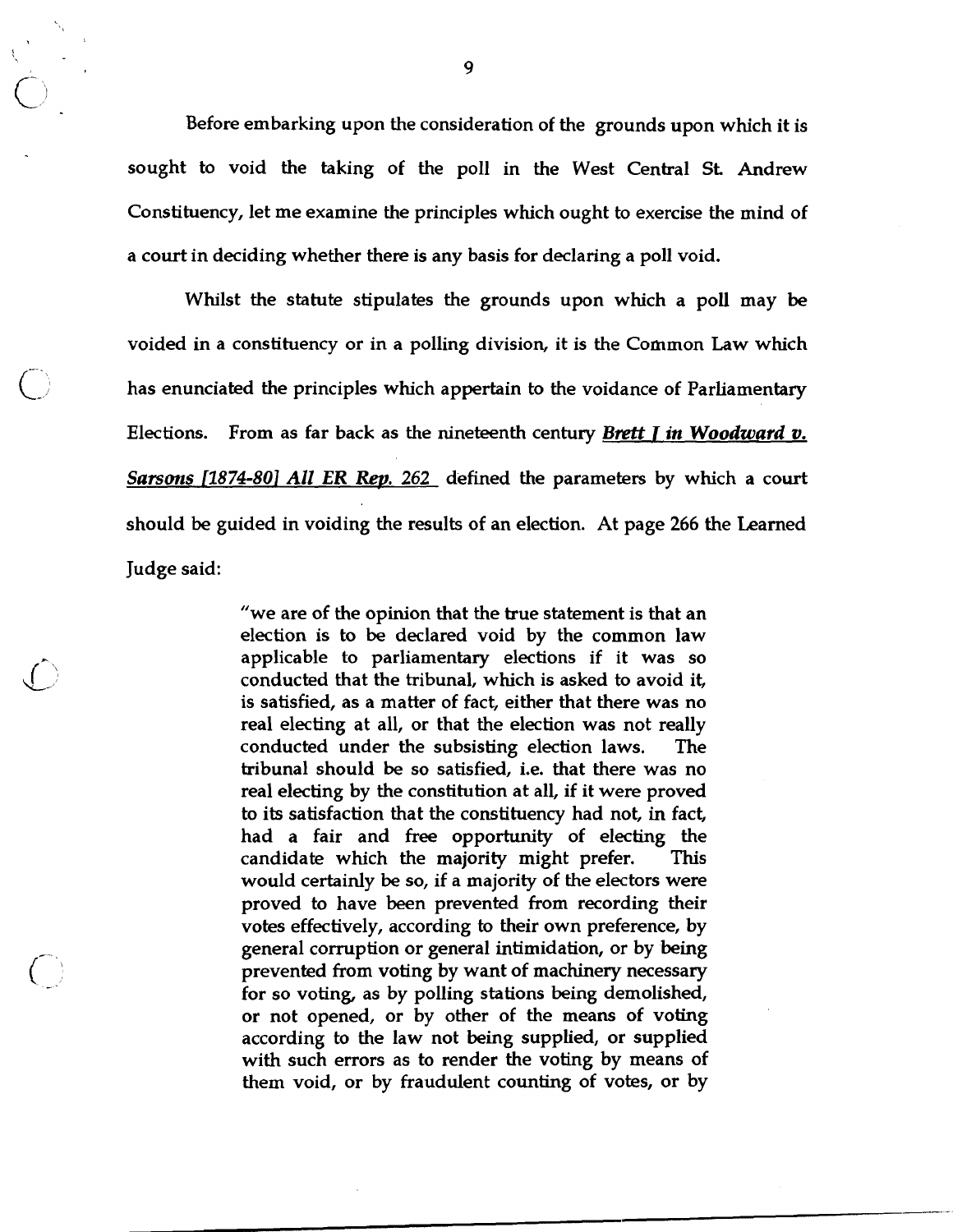false declarations of numbers by a returning officer, or by other such acts or mishaps. We think that the same result should follow if, by reason of any such or similar mishaps the tribunal, without being able to say that a majority had been prevented, should be satisfied that there was reasonable ground to believe that a majority of the electors may have been prevented from electing the candidate they preferred. But if the tribunal should only be satisfied that certain of such mishaps had occurred, but should not be satisfied either that a majority had been, or that there was reason to believe that a majority might have been prevented from electing the candidate they preferred, then we think that the existence of such mishaps would entitle the tribunal to declare the election void by the common law of Parliament"

Woodward v. Sarsons (ante) did not meet the approval of Lord Denning in

## *Morgan and others v. Simpson and another* [1974] 3 All ER - 722.

Lord Denning commenting on Woodward and Sarsons said at page 727 -

"But, if the errors had affected the result (in other words, if Woodward would have won but for the mistakes of the polling officers), the court, as I read the judgment, would have declared the election void. Whilst I agree with the passage which I have quoted, there are other passages with which I do not agree. Some of them are erroneous, as Stephenson L.J. will point out Others are not sense as Lawton L.J. will observe. In future the case should be regarded as authority only for what is decided, and not by what is said."

Continuing Lord Denning said:

"Collating all these cases together I suggest the law can be stated in these propositions: (1) **I€** the election was conducted so badly that it was not substantially in accordance with the law as to elections, the election is vitiated, irrespective of whether the result was affected or not. That is shown by the Hackney case where two out of 19 polling stations were closed all day and 5,000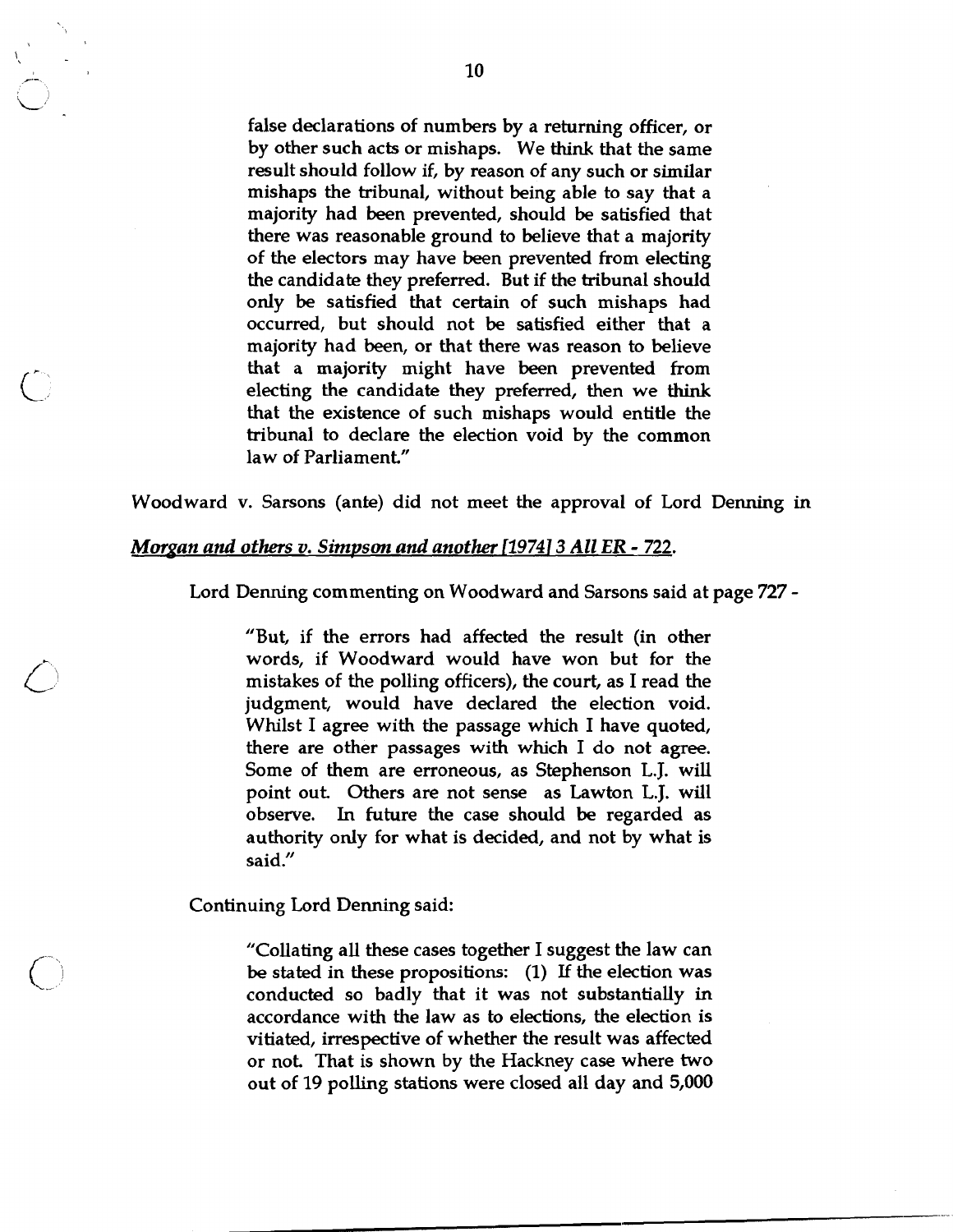voters were unable to vote. (2) If the election was so conducted that it was substantially in accordance with the law as to elections, it is not vitiated by a breach of the rules or a mistake at the polls - provided that it did not affect the result of the election. That is shown by the Islington case where **14** ballot papers were issued after **8.00** p.m. (3) But, even though the election was conducted substantially in accordance with the law as to elections, nevertheless if there was a breach of the rules or mistake at the polls - and it did affect the result- then the election is vitiated. That is shown by Gunn v. Sharpe where the mistake in not stamping **102**  ballot papers did affect the result"

#### **In** *Keith Webster* **v. Derrick** *Smith and* **Veril** *Brown* **(1984)** *21 1.L.R 388,*

Smith C.J. relied on and followed the decision in *Woodward v. Sarsons.* 

I feel obliged to adopt the approach of Smith C.J. The decision of the

English Court of Appeal is merely persuasive, it does not bind a judge of the

Supreme Court of Jamaica.

 $\bigcirc$ 

 $\bigcup$ 

It must also be noted that Webster's case was concerned with an election

petition and must be understood in that context

In the voiding of an election under Act 29/1997 section 37(e) stipulates

that a poll may be voided if -

"there is an upsurge in violence or any irregularity during election day in one or more polling stations or polling divisions or in any electoral division or constituency which would lead to a substantial distortion or subversion of the process of free and fair election." (Emphasis mine)

Mr. Robinson for the applicant submitted that the underlined portion of the statute, above,